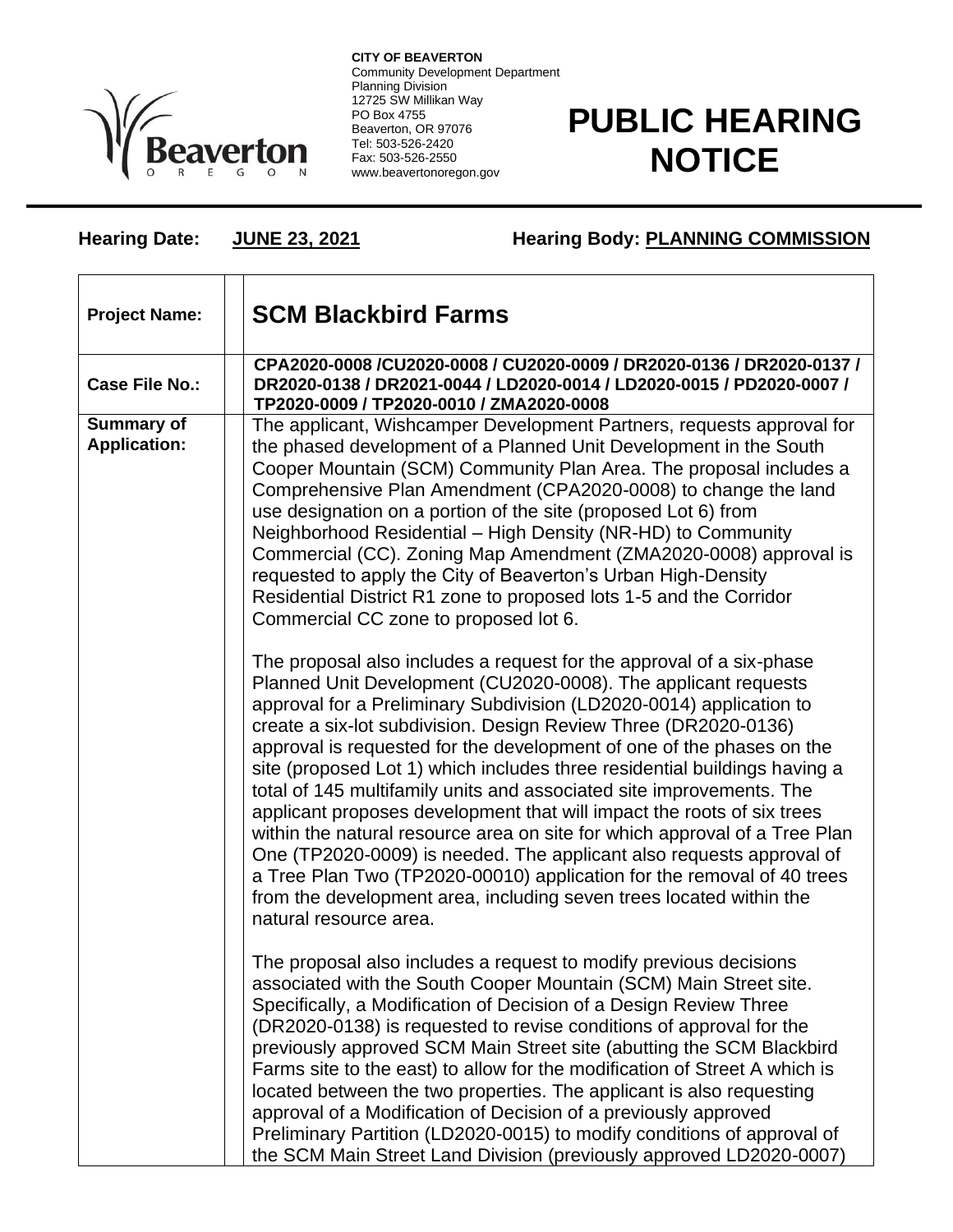|                                                   | to convert private Street A to a public street, revise the southern<br>termination of Street A from an emergency access to a cul-de-sac, and<br>replace the southern emergency access connection with a pedestrian<br>connection and a public stormwater facility. The applicant has also<br>submitted a Design Review Compliance Letter (DR2021-0044)<br>requesting approval to modify the approved site grading on The Ridge<br>Multi-family property (west of SCM Blackbird Farms site) for the<br>construction of proposed public Street C.<br>The proposal also includes a request for a Conditional Use (CU2020-<br>0009) approval for a park within the site. A Design Review Three<br>(DR2020-0137) is requested for a park and a request for approval of a<br>Parking Determination (PD2020-0007) application to determine a rate of<br>zero required parking spaces for the proposed park. |
|---------------------------------------------------|------------------------------------------------------------------------------------------------------------------------------------------------------------------------------------------------------------------------------------------------------------------------------------------------------------------------------------------------------------------------------------------------------------------------------------------------------------------------------------------------------------------------------------------------------------------------------------------------------------------------------------------------------------------------------------------------------------------------------------------------------------------------------------------------------------------------------------------------------------------------------------------------------|
| Project<br>Location:                              | The site is located at 18043 SW Scholls Ferry Road, also identified as<br>Tax Lots 200, 203 and 204 on Washington County Tax Assessor's Map<br>2S106B. The proposal includes changes to The Ridge Multifamily<br>property, identified as Tax Lot 1100 of Washington County's Tax<br>Assessor's Map 2S106B. Modifications to SCM Main Street, affecting the<br>property located at 17811 SW Scholls Ferry Road, and identified as Tax<br>Lot 500 of Washington County's Tax Assessor's Map 2S106, are also<br>proposed.                                                                                                                                                                                                                                                                                                                                                                               |
| <b>Current Zoning</b><br>& NAC:                   | The subject site currently retains Washington County Interim zoning until<br>a city zoning designation is applied through the land use process. The<br>Ridge Multifamily is zoned R1 (Urban High Density) and the SCM Main<br>Street site is zoned NS (Neighborhood Service). All lots are within the<br>boundaries of the Neighbors Southwest NAC.                                                                                                                                                                                                                                                                                                                                                                                                                                                                                                                                                  |
| <b>Applicable</b><br><b>Approval</b><br>Criteria: | Comprehensive Plan: Section 1.5.1.A and within the following sections of<br>the Beaverton Development Code: Section 40.03.1 Facilities Review,<br>Section 40.15.15.3 Conditional Use - New Conditional Use, Section<br>40.15.15.4 Conditional Use - Planned Unit Development, Section<br>40.20.15.3 Design Review Three, Section 40.20.15.1C Design Review<br>Compliance Letter, Section 40.45.15.4.C Land Division - Preliminary<br>Partition, Section 40.45.5.C Preliminary Subdivision, Section<br>40.55.15.1.C Parking Determination, Section 40.90.15.1C Tree Plan<br>One, Section 40.90.15.2.C Tree Plan Two, Section 40.97.15.1.C Zoning<br>Map Amendment - Quasi-Judicial, and Section 50.95 Modification of a<br>Decision. The proposal must also show compliance with the South<br>Cooper Mountain Community Plan.                                                                         |
| <b>Hearing Time</b><br>and Place:                 | 6:30 p.m. June 23, 2021, City Council Chambers, First Floor, Beaverton<br>Building, 12725 SW Millikan Way. Note: Public Hearings are held<br>remotely and can be viewed at the following link:<br>https://www.beavertonoregon.gov/291/Agendas-Minutes.                                                                                                                                                                                                                                                                                                                                                                                                                                                                                                                                                                                                                                               |
| <b>Staff Contact:</b>                             | Elena Sasin, Associate Planner / 503.278.1482,<br>esasin@beavertonoregon.gov.                                                                                                                                                                                                                                                                                                                                                                                                                                                                                                                                                                                                                                                                                                                                                                                                                        |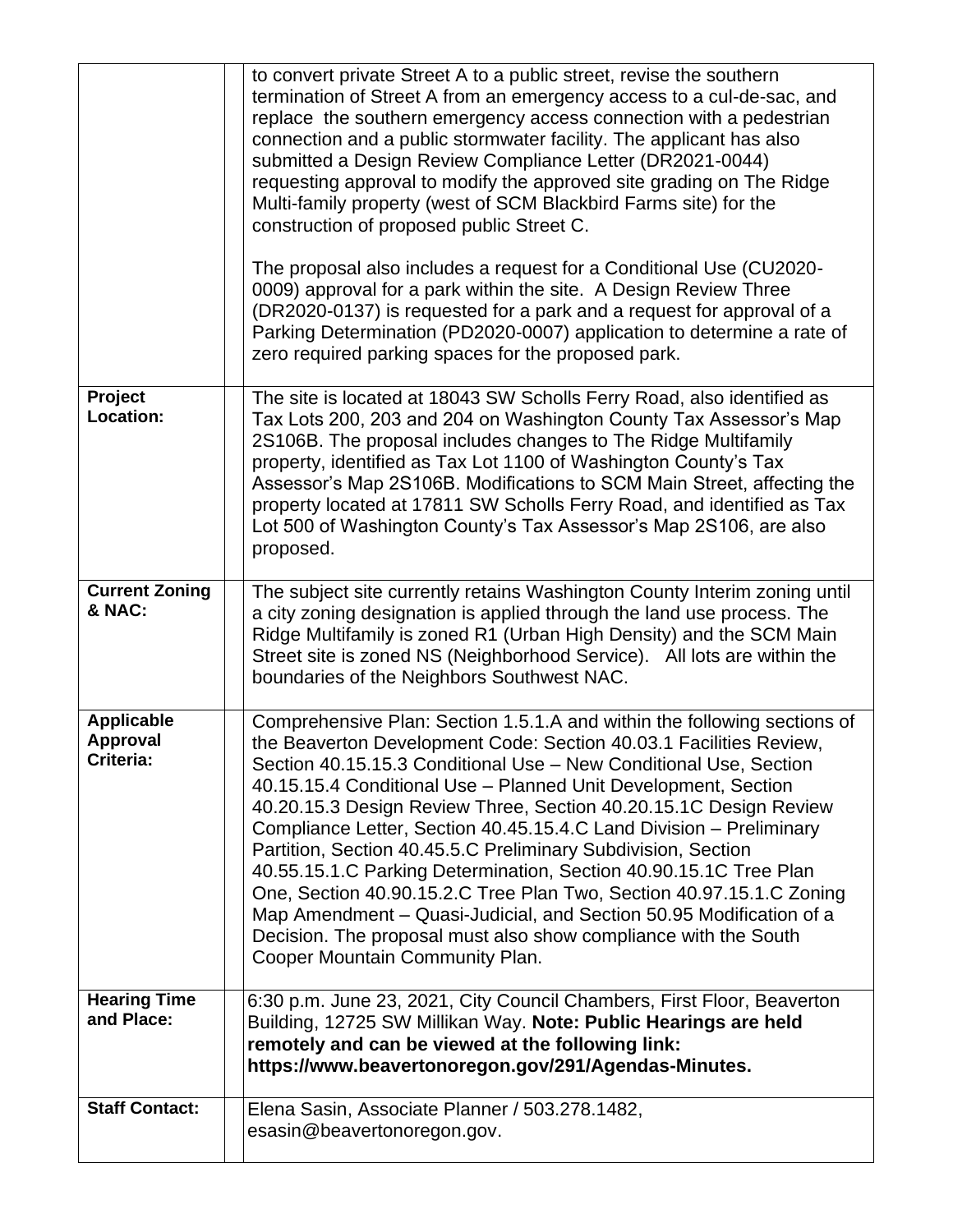| person public hearing testimony may be provided on a computer<br>set up in the Beaverton Building. | How to<br>Participate: | Given the current COVID-19 crisis the City of Beaverton strongly<br>encourages submitting written public testimony via email to the<br>project planner. However, visitor comments and public hearing<br>testimony can be provided in the following ways:<br>• In writing via email to the project planner<br>esasin@beavertonoregon.gov or<br>mailboxceddplanning@beavertonoregon.gov.<br>• In writing via mail to project planner to PO Box 4755, Beaverton,<br>OR 97076<br>Over the phone during the live Planning Commission meeting by<br>$\bullet$<br>calling 503-755-9544.<br>• In person on a video link. The Planning Commission Meeting can<br>be viewed from the Beaverton Building Council Chambers, and in- |
|----------------------------------------------------------------------------------------------------|------------------------|-------------------------------------------------------------------------------------------------------------------------------------------------------------------------------------------------------------------------------------------------------------------------------------------------------------------------------------------------------------------------------------------------------------------------------------------------------------------------------------------------------------------------------------------------------------------------------------------------------------------------------------------------------------------------------------------------------------------------|
|----------------------------------------------------------------------------------------------------|------------------------|-------------------------------------------------------------------------------------------------------------------------------------------------------------------------------------------------------------------------------------------------------------------------------------------------------------------------------------------------------------------------------------------------------------------------------------------------------------------------------------------------------------------------------------------------------------------------------------------------------------------------------------------------------------------------------------------------------------------------|

*NOTE: The City of Beaverton has declared a State of Emergency due to COVID-19 and the Community Development Division is closed to the public until further notice. The Community Development Department is evaluating temporary changes to processes and procedures to respond appropriately to the COVID-19 State of Emergency, and is committed to ensuring that the land use review process continues to fulfill the requirements of state and local law while protecting the health and wellbeing of the community.*

Pursuant to Section 50.83 of the Beaverton Development Code, written comments or exhibits submitted prior to the hearing to be submitted by staff at the hearing must be received by the City Recorder no later than 4:30 p.m. on the day of the scheduled hearing. Mailed written comments to the Commission should be sent to the attention of Elena Sasin, Planning Division, PO Box 4755, Beaverton, OR 97076. To be made a part of the staff report, correspondence needs to be received by **June 11, 2021**. All written testimony provided prior to the meeting will be provided to Planning Commission prior to their decision. Please reference the Case File Number and Project Name in your written comments. Comments may also be provided via email to [esasin@beavertonoregon.gov.](mailto:esasin@beavertonoregon.gov)

A copy of all documents and evidence submitted by or on behalf of the applicant, and applicable review criteria, are available for inspection. Please contact the project planner for more information or to view documents electronically. A copy of the staff report will be available for inspection at no cost at least seven (7) calendar days before the hearing. A copy of any or all materials will be provided at a reasonable cost. A copy of the staff report may also be viewed online at: [www.beavertonoregon.gov/DevelopmentProjects](http://www.beavertonoregon.gov/DevelopmentProjects) Staff strongly encourages you to participate in the public process by reviewing documents online and viewing the public meeting at [https://www.beavertonoregon.gov/291/Agendas-Minutes.](https://www.beavertonoregon.gov/291/Agendas-Minutes) If you do not have the technology to view documents, watch, or participate in the meeting, please contact the project planner for additional support.

The Planning Commission shall conduct hearings in accordance with adopted rules of procedure and shall make a decision on the development application after the hearing closes. Failure to raise an issue in a hearing, by testifying in person or by letter, or failure to provide statements or evidence with sufficient specificity to afford the decision making authority an opportunity to respond to such issue, precludes appeal to the Land Use Board of Appeals on the issue.

## **Facilities Review Committee Meeting Day: Wednesday, June 2, 2021**

The Facilities Review Committee is not a decision-making body but advises the Director and Planning Commission on a project's conformity to the technical criteria specified in Section 40.03 of the Beaverton Development Code. The Director will include the Committee's recommendation in the staff report to the